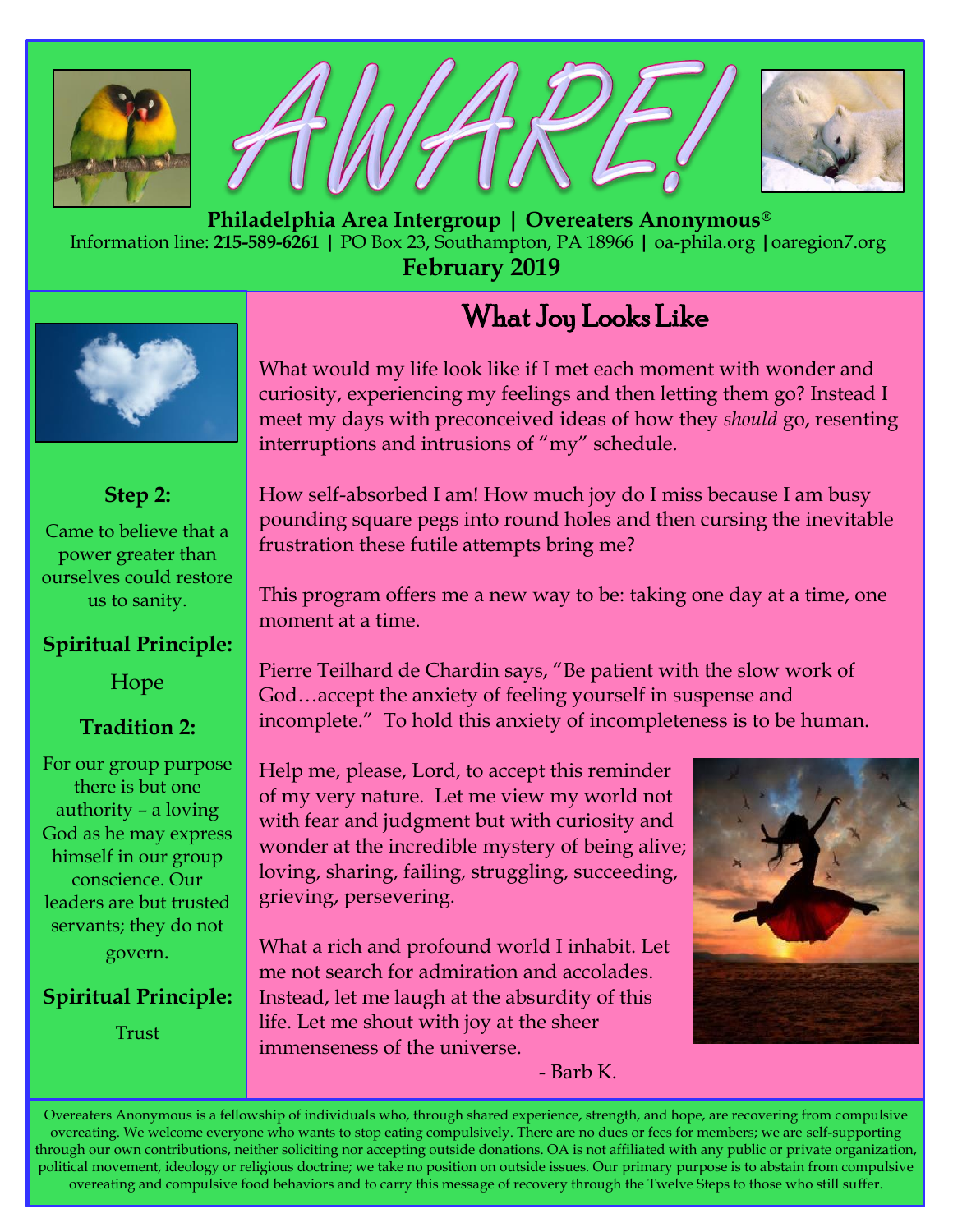





#### Look at Our **New Newcomer** Pamphlet!

**INTRODUCING OVEREATERS ANONYMOUS** 

**Where Do I Start?** Everything a Newcomer<br>Needs to Know

This comprehensive, 32-page pamphlet replaces our bulky newcomer packets, and it's only \$1.00! It includes the Fifteen Questions, OA Tools, suggested plans of eating, the OA Promise, AA's Third and Seventh Step Prayers, and "Welcome Home!" A FAO section addresses questions about compulsive eating; bulimia and anorexia; OA as a spiritual program; recovery in OA's Twelve Step Program and more. Go to: http://bookstore.oa.org/to order yours today!

# There's a New OA Meeting in Town!

Mondays, 7:30 - 8:30pm Lilypad Family Play Space 1234 S. Broad Street Philadelphia PA 19146

(3 blocks south of Washington Ave., near the Ellsworth/Federal stop of the Broad Street Subway. This space is **not** handicapped accessible.)

This meeting follows a "foundations" format. The moderator will lead a study of the first 3 steps and then briefly go over the rest of the 12 steps, using the big book of Alcoholics Anonymous. It's not a discussion meeting, so there won't be time to share, but there will be time for fellowship afterward to check in and ask questions, etc.

This is a great meeting for new comers and those wanting to learn more about the 12-step program of recovery. This meeting is affiliated with

oabigbooksolutiongroup.org.

Contact: Carolyn (302) 379-6373

Brandywine IG and Sunday Night Malvern Meeting present **Unity Day** 

Tradition 1: Our common welfare should come first; personal recovery depends upon OA unity.

Sunday, February 24, 2019 Covenant Presbyterian Church, 400 Lancaster Avenue Malvern, PA 19355

1:00 Registration (\$5.00 requested, but not required!) 1:30 Speakers / Panel and Discussion 4:15 Candle lighting and closing

Please bring a beverage, as no kitchen facilities will be available. For info, call or text Marilyn 610-324-7268 or Cathe 610-299-5107.



Please come and support this event for your recovery and for others'!

**OVEREATERS**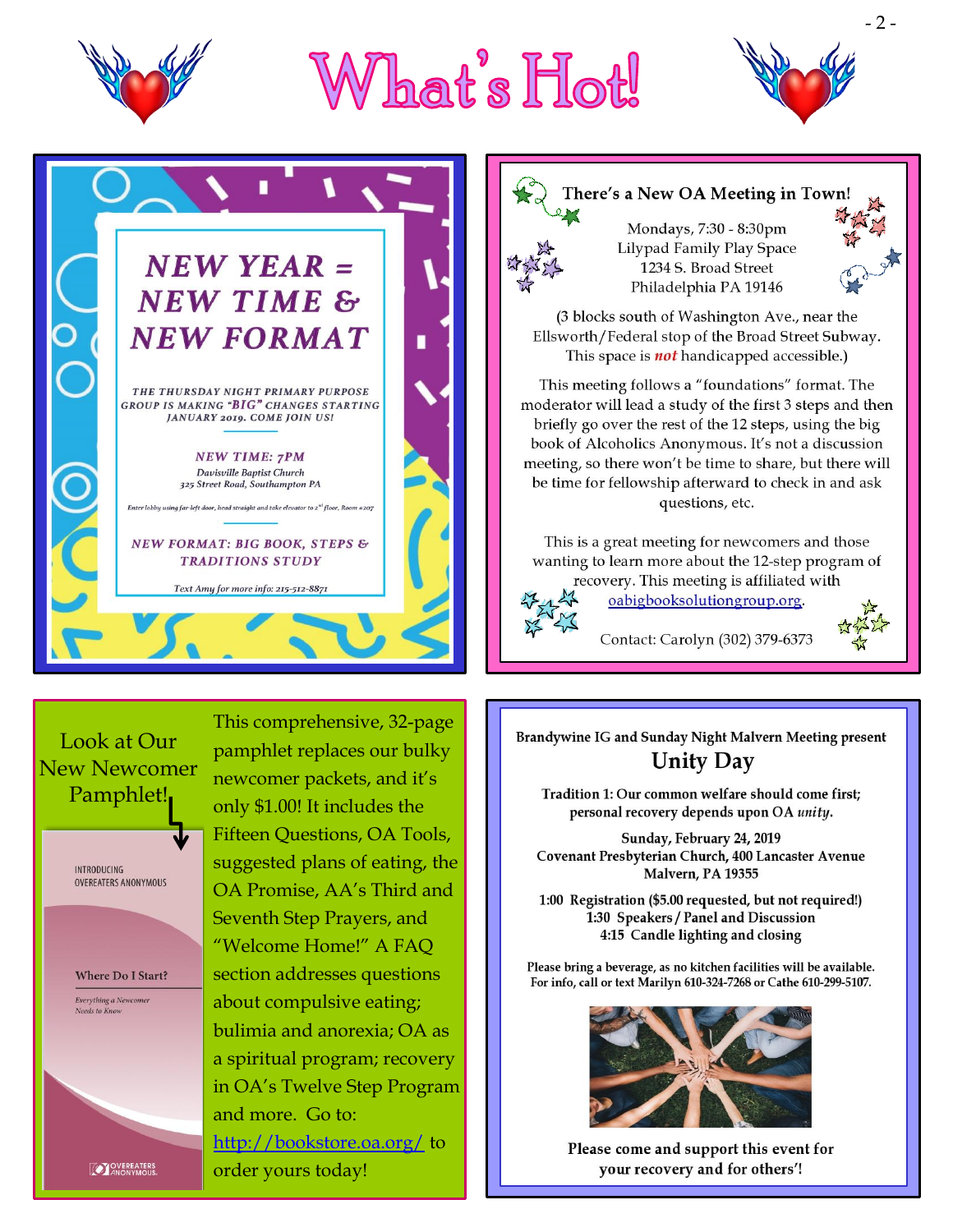# **Hoping to connect to connect with an OAer?**  $\mathbf{\hat{E}}$  **= a potential phone sponsor,**  $\odot$  **= a willing ear, and**  $\Xi$  **= an email contact!**

| Name       | Service Phone        |              | Email                     | When?                        |
|------------|----------------------|--------------|---------------------------|------------------------------|
| Judy R.    | $\mathbf{E} + \odot$ | 215-603-1854 | n/a                       | $11am - 8 pm$ , Tu. $-Sun$ . |
| Kate V.    | ☎+☺+圓                | 215-350-4443 | kvalesky73@comcast.net    | Whenever                     |
| Linda J.   | $\mathbf{P}$         | 215-663-9644 | n/a                       | $6pm - 9pm$                  |
| Rick M.    | $\mathbf{P}$         | 215-785-5630 | Rickam1@Verizon.net       | 11am to 10pm                 |
| Celeste S. | 口                    | n/a          | celeste.schor@gmail.com   | Whenever                     |
| Sue        | 口                    | n/a          | Sac123058@comcast.net     | Whenever                     |
| Jeff S.    | 雷黑                   | 609-610-6193 | stoolmanjackson@yahoo.com | $10am - 9pm$                 |
| Wendy K.   | 口                    | n/a          | wenknok@gmail.com         | Whenever                     |



## **The WSO News Bulletin just continues to get better and better!**

To learn about new literature; read A Step Ahead; share ideas for a pamphlet that appeals to 18 – 30 year olds; learn about funds available for translation and more, go to: <https://mailchi.mp/oa/news-from-the-wso-3079089?e=806aca6f6b> and keep scrolling down!



Did you know that we can hear OA speakers – a new one (or more) every week – whose stories are recorded at area meetings and archived onto PAIG's website for retrieval at our convenience? When we long for portable support, we can listen to a local speaker at home in our jammies, or on our lunch hours, or on vacation, at any time of the day or night. Seriously!

Go to <http://oa-phila.org/speakers/> and click on one of the files listed to hear for yourself. There are hundreds of excellent recordings available at the mere click of a mouse.

Now that's a lotta recovery.

Listen on your PC, laptop, phone or tablet, and enjoy!